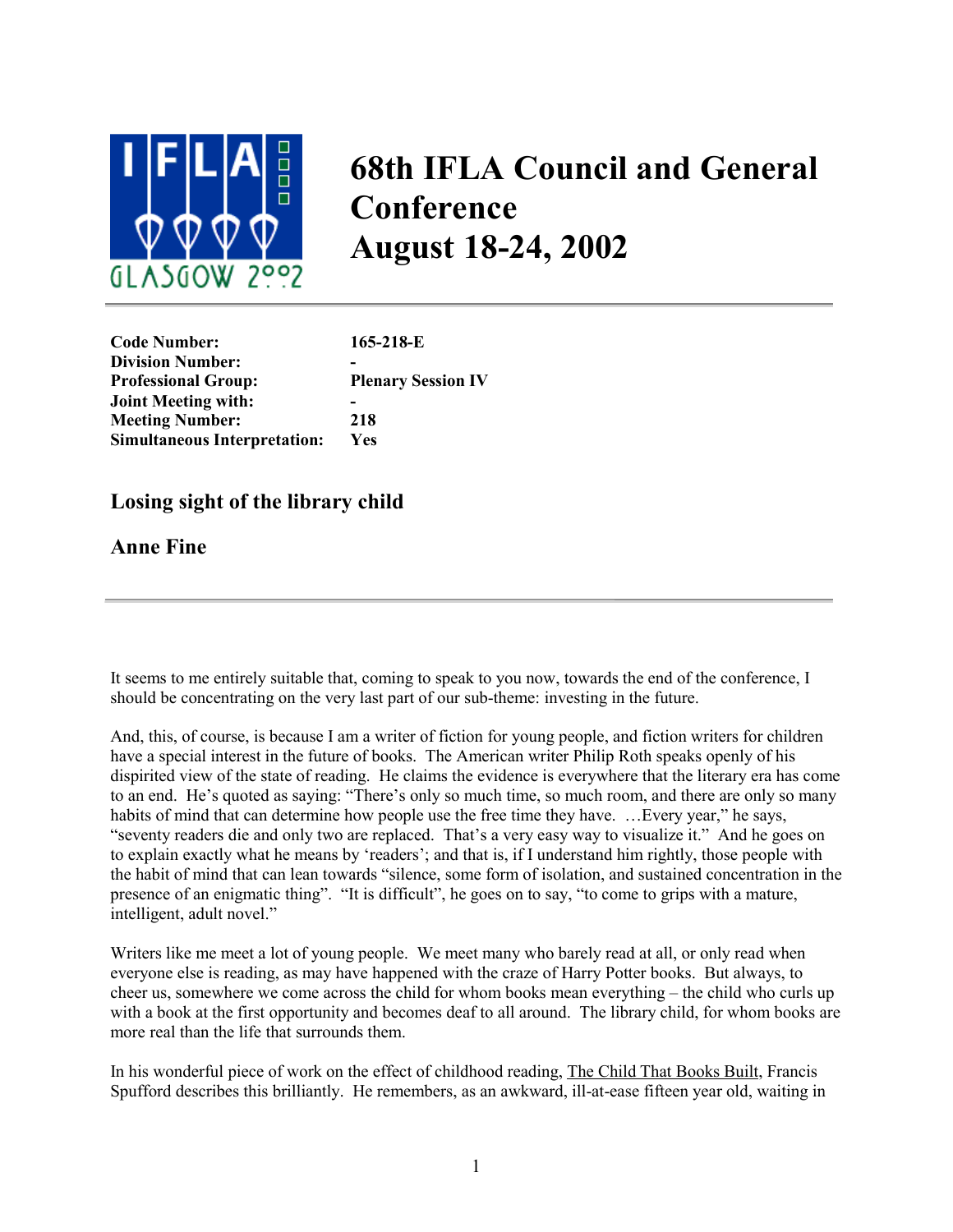the rain for the bus home after one of his regular visits to the library. He opened Ursula Le Guin's novel, The Left Hand of Darkness.

"I read: '*Rainclouds over dark towers, rain falling in deep streets, a dark storm-beaten city of stone, through which one vein of gold wind slowly.'*

And he goes on to describe how 'the trials of my adolescent body went away, the literal drizzle falling on the real streets of Newcastle under Lyme receded, the passing streets of red-brick terraces were abolished. This was the lovely, sure, storytelling voice which can talk a world into existence, and have you crave a fictive life that seems clearer in its lines, and stronger in its colours, than your own, un-narrated, existence.

And many of us in this room know, both that feeling, and that, in childhood, we were of the lucky few that had that feeling. Sometimes it does seem there might be a "reading gene". We think ourselves fortunate. (Actually, we think ourselves blessed).

Listen to the New Zealander, Janet Frame, in her autobiography To The Island, writing about her childhood discovery of books:

"There was the other world's arrival in mine – the literature streaming through it like an array of beautiful ribbons through the branches of a green growing tree, touching the leaves with unexpected light."

But to find the books, you need the library. And so the passion for reading becomes a passion for the institution that furnishes this wonder.

Here are two lines from William McIlvanney:

"In the library for the first time… Wonder for the taking, acres of promises."

Here's Randall Jarrell, on the Carnegie Library in Pittsburgh, speaking of a

"… country the child thought life And wished for, and crept to out of his own life."

Here's Ray Bradbury:

"The library deeps lay waiting for them.

Out in the world, not much happened. But here in…a land bricked with paper and leather, anything might happen, always did. ... Up front was the desk where the nice old lady ... purple-stamped your books, but down off away were Tibet and Antarctica, the Congo…"

Small wonder, then, that in order to get at the books, many of us were prepared to show the sort of courage usually manifested only by people with forged papers trying to get past military checkpoints. When I was five – and seven, and nine, and twelve – you were only allowed to take out two books at a time. I used a little branch library in Hampshire, run by a lady librarian psychopath. She hated books. She hated children. And she appeared to most particularly hate children reading the books under her roof.

Taking them out of the library was a terrifying experience. She'd stand there, glowering, as you tried to get past her desk. "Only two! Only two!"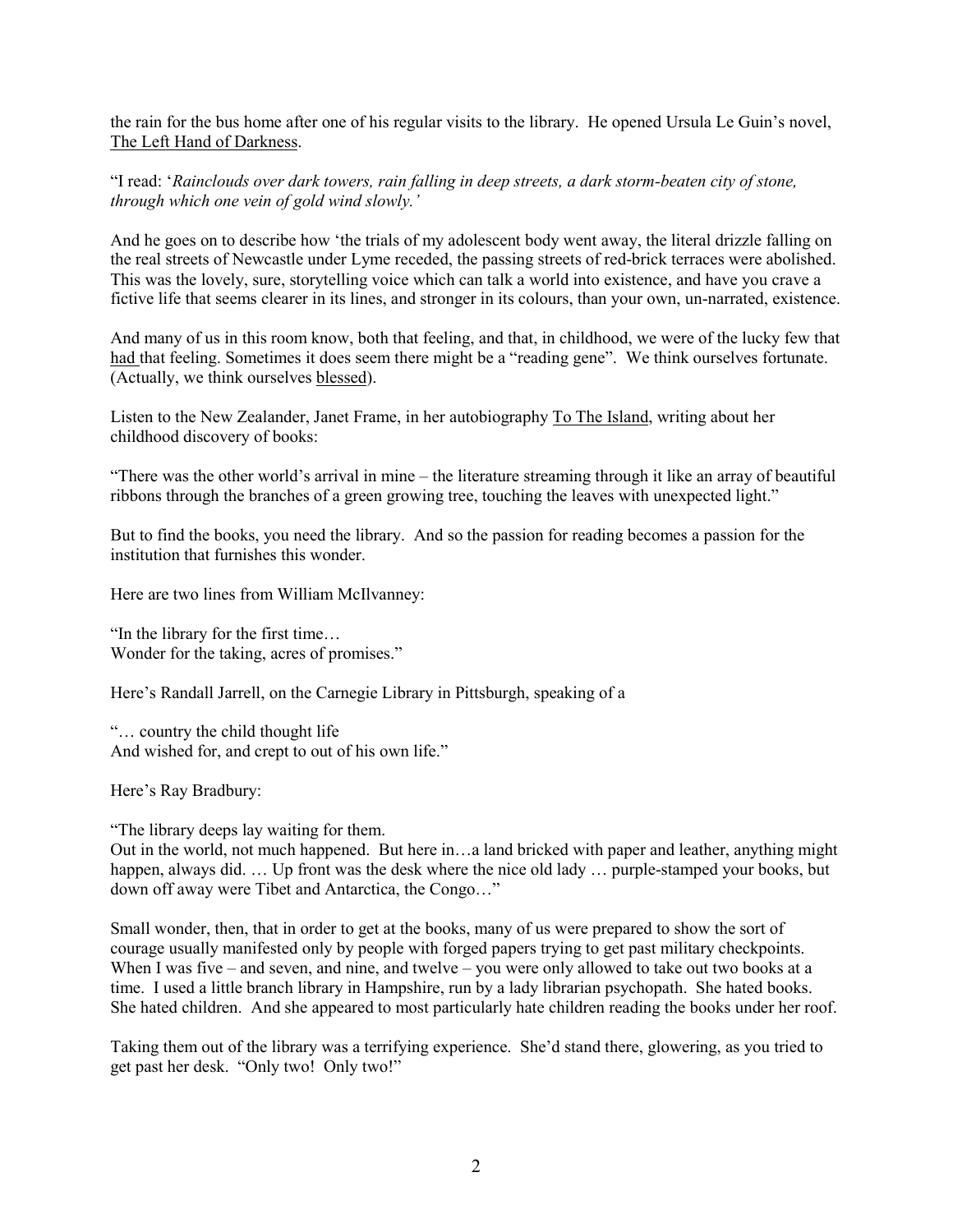But bringing them back to exchange them was a positive nightmare. She'd snatch the book from you and peer suspiciously at the date stamp.

"But you took this book out on Monday and it's only Wednesday now."

"But I've read it, Miss. Honestly."

She'd hand it back.

"Well you can't have read it properly, can you? So you take it home and read it again."

So we must all be glad that libraries develop. That libraries change. And there has probably been greater change in libraries over my lifetime than the sense of real welcome now extended to the child. But for this to be a meaningful welcome to every child, regardless of their background, there are things that must always be borne in mind, and the first of these of course, as usual, is money.

If we have any financial resources at all worth speaking of, should we ever take money from the child who wants to use the library? Making children pay for damage to, or loss of, books, it seems to be me, must remain at the discretion of the librarian. One would hope that for first, and even second, mild offences, children would not be subject to financial penalties that would drive them away. I have, in my time, heard some sad stories about babies throwing books in the bath, dogs chewing out pages, or the library book being left in the holiday caravan, and Mum being so cross with having to pay the fines that she has told the child that he or she can no longer bring books home from the library.

But there will always be families who take advantage. And so, in order to protect library property from persistent theft of sheer careless damage, it seems to me that fines even for children may still have to stay (at least officially) even if only used, as one hopes, with discretion.

And I do have to say that here in Britain, at least, there does appear to have been a massive shift in the axis of thinking by librarians themselves on this matter of how much sheer respect the library should have as an institution, and therefore how much the individual user must tailor their behaviour to the general good. I have heard more than one children's librarian in the last fifteen years saying quite cheerfully, "Oh, we actually don't mind at all when our books "walk". We think it's rather nice that one of our readers cares so much for a certain novel that they go to the trouble of stealing it."

What a far cry this is from a tale told by Professor Richard Hoggart, describing his father-in-law refusing to lend him a library ticket to borrow a book Professor Hoggart needed for his academic research, pointing solemnly to the words 'not transferable' on the ticket.

So there's a whole spectrum of thinking on how, or even whether, to enforce respect for those library rules that were created for the greater good. But charging for requests is entirely a different matter. Libraries are supposed to care about people who want to read but have no money.

This is bad enough for some adults. I quote from a letter published in a national magazine in November last year:

"From this month, Bath Central Library has raised its reservation charge to 85 pence per book and added an extra 85 pence charge for national inter-loans, which are essential these days for most books of even mildly specialist interest. This is serious money for anyone living on income support of £52.50 per week. There seems little point in having access to vast bibliographic resources – (one may use this library's computers to search every catalogue and database on the Internet) - if one is deterred from borrowing by the size of the reservation fees for books that the local library chooses not to stock."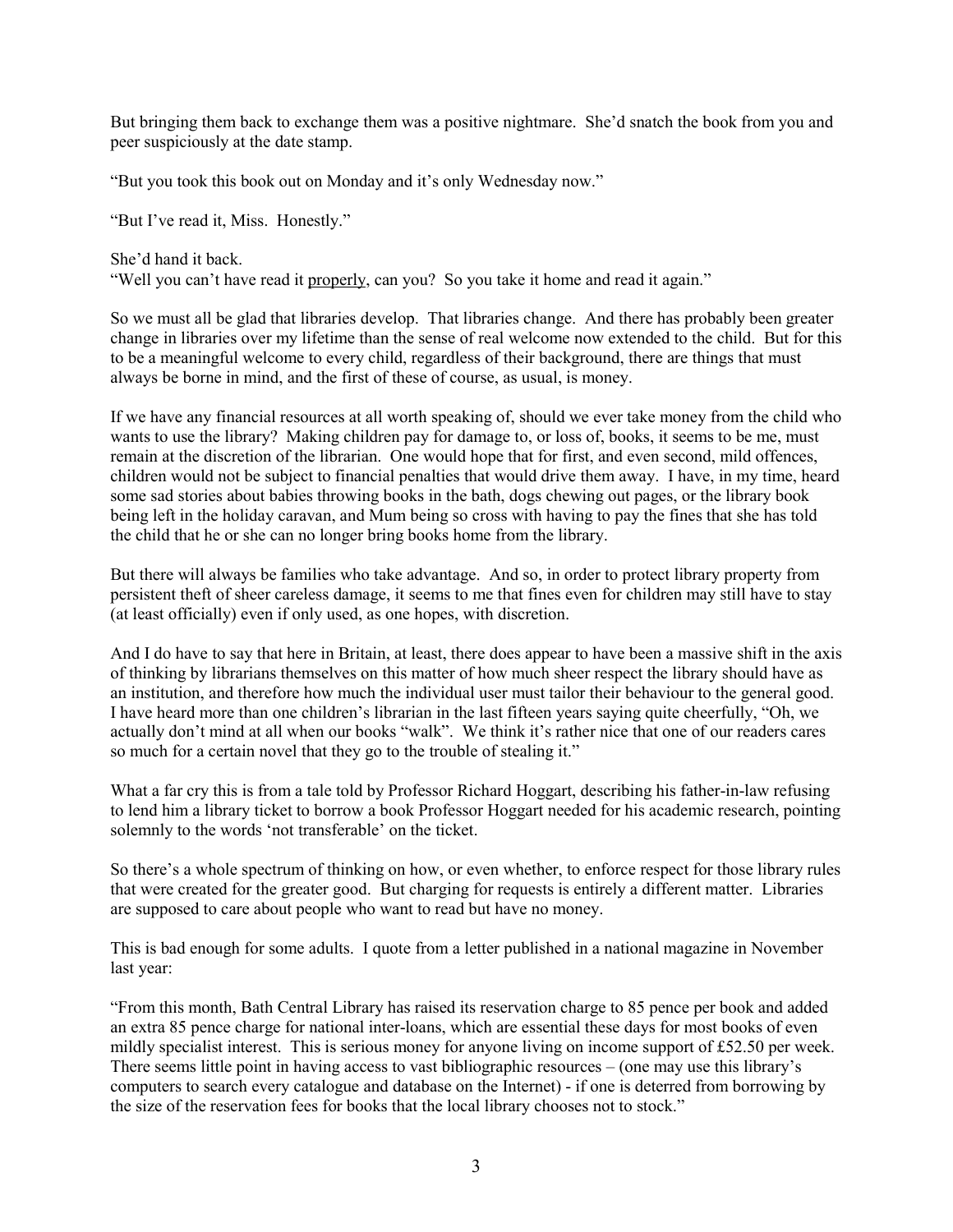If this is true for an adult who wants to read, how much more true is it for a child. And I would like to call for free reservations for any child (as well as free reservations for anyone who can present the usual concession cards). This seems to me entirely in the spirit of the library as it was first conceived. And it makes readers. So often, what the child is looking for is yet another book by the same author whom they have just enjoyed reading. They have spotted this other title in a list of "other books by the same author" in the novel they've just brought back to the library. And we all know that it is very often one particular author who switches a child on to books. We writers hear it all the time. "He never read a book till he came across your Bill's New Frock. Then he read every single one of yours, and he's never stopped reading." "I reckon it was Russell Hoban who taught my daughter how to read." "She never bothered with reading till she discovered Helen Cresswell."

But even if the reservation and inter-library loan systems are free, the child won't use them if he or she either doesn't know about them, or doesn't know how to, or doesn't dare to, use them. And all of us have stood at library desks and heard this conversation:

The child in front of us asks, "Have you got - ? and names a book.

The adult says, "Have you looked on the shelves?" It's tantamount, really, isn't it, to asking the child:

"Are you a halfwit?" Of course the child's looked on the shelf! Most children don't rush into asking help from adults whom they perceive as in authority, but whom they don't know well. They've probably looked on the shelf a dozen times. And in the spinners. And on the returns trolley. If a child is brave enough to ask for a book they can't find, then they need useful help.

The request card could so easily be designed to be child-friendly.

Suppose instead of all the mystifying things no child is likely to know, and which seems almost designed to intimidate them (Month of publication? Name of publisher? Price on publication? ISBN?) the request card was attractively designed, easily taken from a pile on top of one of the shelves, next to a box into which you could post it once you had filled it in.

Suppose it was simply written with blanks to be filled in. Suppose it said something like:

"I really want to read this book. I've looked for it in the library about (blank) times.

It's called … The author is (Try and get these as close as you can.) Other things that I know about this book are:

And I can't see most of you finding you have much of a problem, since the last librarian I spoke to claimed to have solved these three mysteries in the last week:

"It's got Angus in the title, and my dad says it should never have won that prize because it sounds so rude."

"I don't know what it's called, or who wrote it, but I do know it's covered in lovely shiny rainbowy circles."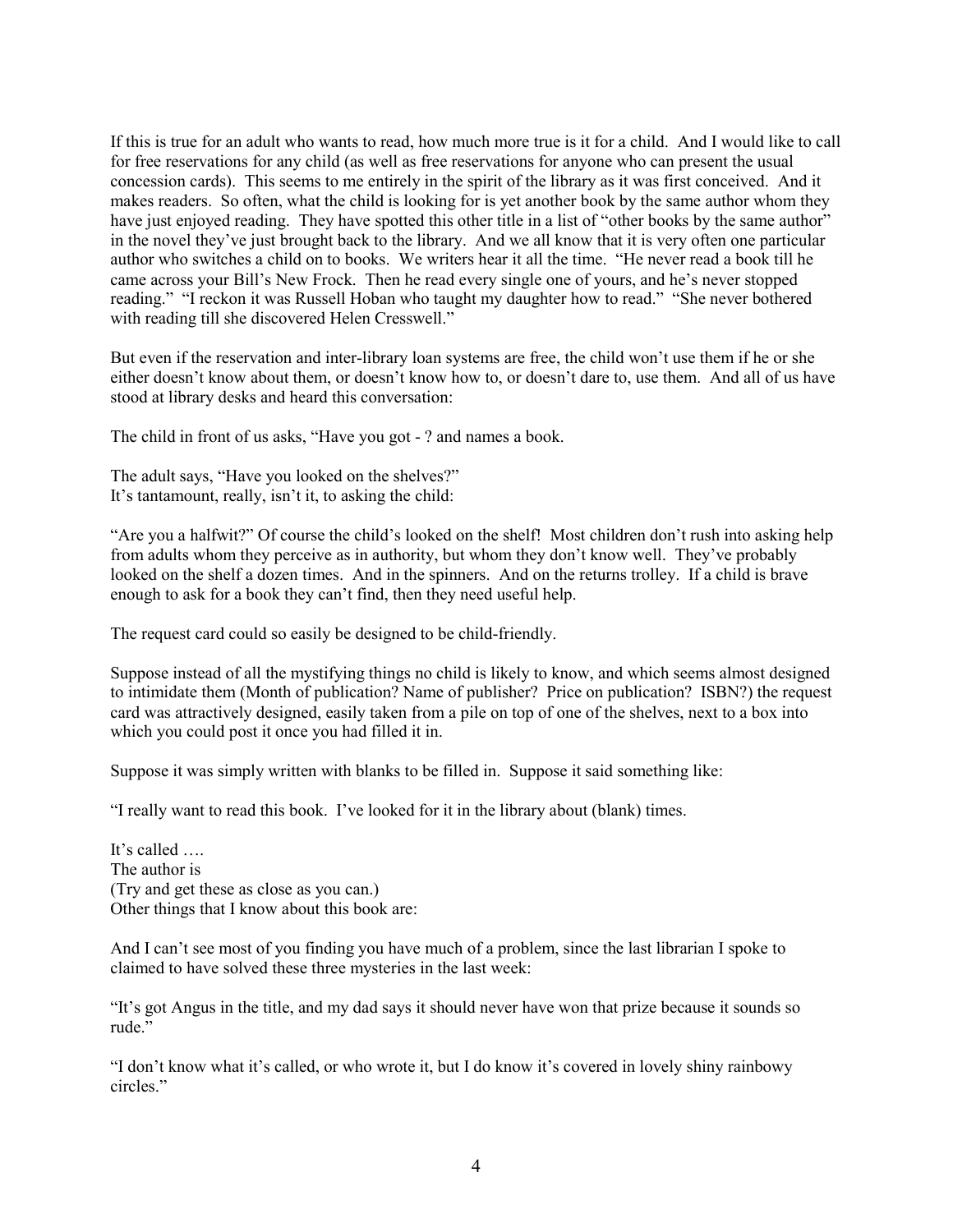"It's ever such an old book, and on telly the boy wore a velvet jacket with frills round his shirt neck, and he was American and his grandpa was grumpy."

The aims and intentions of libraries are always up for discussion. But with each change there always comes the opportunity to get things wrong. And since there seems to me to be nothing – nothing – more important than the future of libraries, I want to mention just a few of the changes that seem to me to have become common nowadays in areas where we must all think about whether there's some danger of throwing the baby out with the bathwater.

And on each issue, many of the people in this room may find themselves promptly thinking, "Well, this isn't relevant to us. We wouldn't even consider going far down this path."

You might not. But, be assured, not too far in the future, someone who works with you surely will.

So let me touch on a few matter briefly. One is the honourable desire to improve matters for everyone, to tempt everyone – absolutely everyone – into the library. And many libraries all over the world are making huge efforts in this direction.

But there are pitfalls waiting if we ever forget that the experience of libraries, as described by all those I've just quoted, is at heart an individual response. We forget the nature of the reading experience for the library child at our peril.

It is a good thing, for example, that a librarian should be able to look round a library with a clear eye and be able to say, fearlessly, "This library looks drab. See how old and battered the books are, all crammed in on the shelves, with nothing attractive showing."

But if you fill a library with brand new books in bright covers, and display them outwards, yes, you may attract five children who otherwise would not have read; but you must take very great care not to end up with five fewer books on the shelves for the passionate reader. And, be assured, a reader – a born reader – will have a different attitude to display than you will. I can recall going with a friend who had been a professional librarian for many years, and my own two young reading daughters, into the children's library in the capital city of a Caribbean island. We spent a good ten minutes in there, looking round, and then we left. As soon as we were out of earshot, my librarian friend burst out about the old-fashioned state of the library, the way the books were crammed in on the shelves, the sheer tired look of the stock. But later my two reading daughters and I confessed to one another that we had stood there thinking nothing more than, "Gosh, how brilliant! Look how many books they've managed to cram into one small room".

It's so important to have a lot of books. The way a child comes at reading is so much a matter or chance – of serendipity. To have a book somewhere in the system is one thing. To have it catch your eye as you walk past is another. That, after all, is part of the magic of titles. You see the title The Wind on The Moon, and you think, "What?" Even as an adult, I recall sliding the book called The Man Who Loved Children off a shelf in Edinburgh City Library our of pure curiosity, and found myself embarked on the extraordinary novel by Christina Stead I still consider to be one of the most powerful novels of the twentieth century.

And to understand just how important this matter of catching the eye is – "Oh, that looks interesting. What's that about?" – we need do no more than talk to people who work in schools for the blind and seriously visually impaired. Ask them. They'll tell you how very difficult it is to keep a child reading when they can't walk past a cover or a title and think, "That looks interesting!" When they can't browse – pick a book off a table or a display unit or the shelf, and look to see the size of print, the denseness of the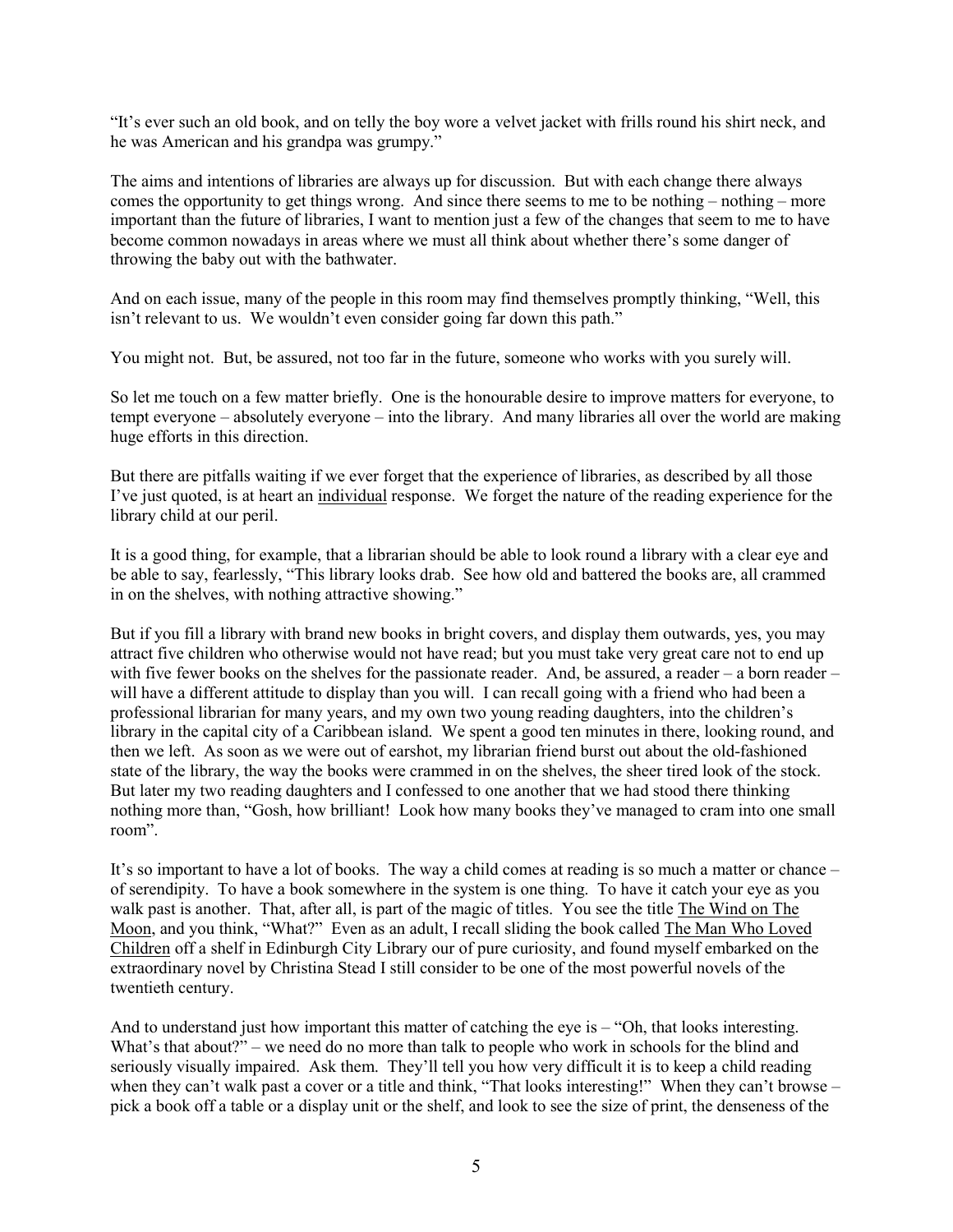prose, read the first paragraph, and see if they get gripped. All very well to have a list of available books on line. But how many of us in childhood begged for another book we'd heard about by our favourite author, only to be horribly disappointed to find that, this time, the author was aiming at readers much older, or much younger, than ourselves.

So, not too much obsession with a spacious, well-set-out artistic display of those books that are in the library. Far more important to have them at the library at all.

And not in the spare bedroom of the librarian, waiting, for weeks and months on end, to be looked at more thoroughly before being properly put into the system. If I had a pound for every brand new library book I've seen gathering dust in the homes of librarians I've visited, I'd be a richer woman than I am.

And not sold off for twopence in a library sale in the library foyer. This selling off of stock for peanuts annoys the taxpayers more than anything else that happens in libraries. As someone who depended utterly upon the library for my reading as a child, I felt disgusted when, exactly seven months after winning the Library Association Carnegie Medal for my novel Goggle-Eyes, a friend showed me the copy she'd bought that week from a library in quite a deprived area of the north east of England. For ten pence. Not a page missing. Perfectly good condition. Quite a few date stamps. So why?

It wasn't even exceptional. I've lost track of the novels I've seen being sold off, for the lack of which any library is very much the poorer. Who is making these decisions? What do they know about books? I recognise that libraries have finite space. That books don't last for ever. But only three weeks ago, I found myself ticking off a librarian because, on his sale trolley, was a perfectly fine copy of Beverley Naidoo's The Other Side of Truth, last year's Carnegie Medal winner.

Benedict King sighs as he tells the readers of a British journal that he has bought six volumes of Byron's collected letters and journals second hand and in excellent condition from a bookshop for an incredibly low price, only to find that they'd been thrown out of Lambeth Central Reference Library. Quite fitting that it's Byron, because it seems to library users that whoever is making these decisions is, as Lady Caroline Lamb once said of Lord Byron himself, "mad, bad, and dangerous to know".

Between 1989 and 1991 I wrote a trilogy of books for younger readers: A Sudden Puff of Glittering Smoke – with a genie in a ring; A Sudden Swirl of Icy Wind – with a genie in a bottle; and A Sudden Glow of Gold – with a genie in a lamp. Scattered throughout the texts are delicious, exotic proverbs I'd never read before I found them in book of Persian proverbs in Edinburgh City Reference Library. I was perhaps the first person for forty years to have opened that book. And it may never have been opened since. But gems from it are scattered through three books of mine that have been in print ever since, and found their way into practically every primary school in Great Britain.

Who is to say that book (no doubt a real front-runner in the eyes of any librarian wanting to clear a bit of space) had not, vicariously, more than paid its dues?

A week ago, I asked every single person I met in a week whether or not they used the library. I asked every single person, young and old, who said they didn't, why they didn't. A few openly admitted to not being readers. A few claimed the library wasn't open at times they could get to it. A few mentioned that they'd got out of the habit during the years of starved book funds in which there never seemed to be anything fresh to read.

But nobody, not one person, young or old, said anything at all about how the books were presented, how they were displayed.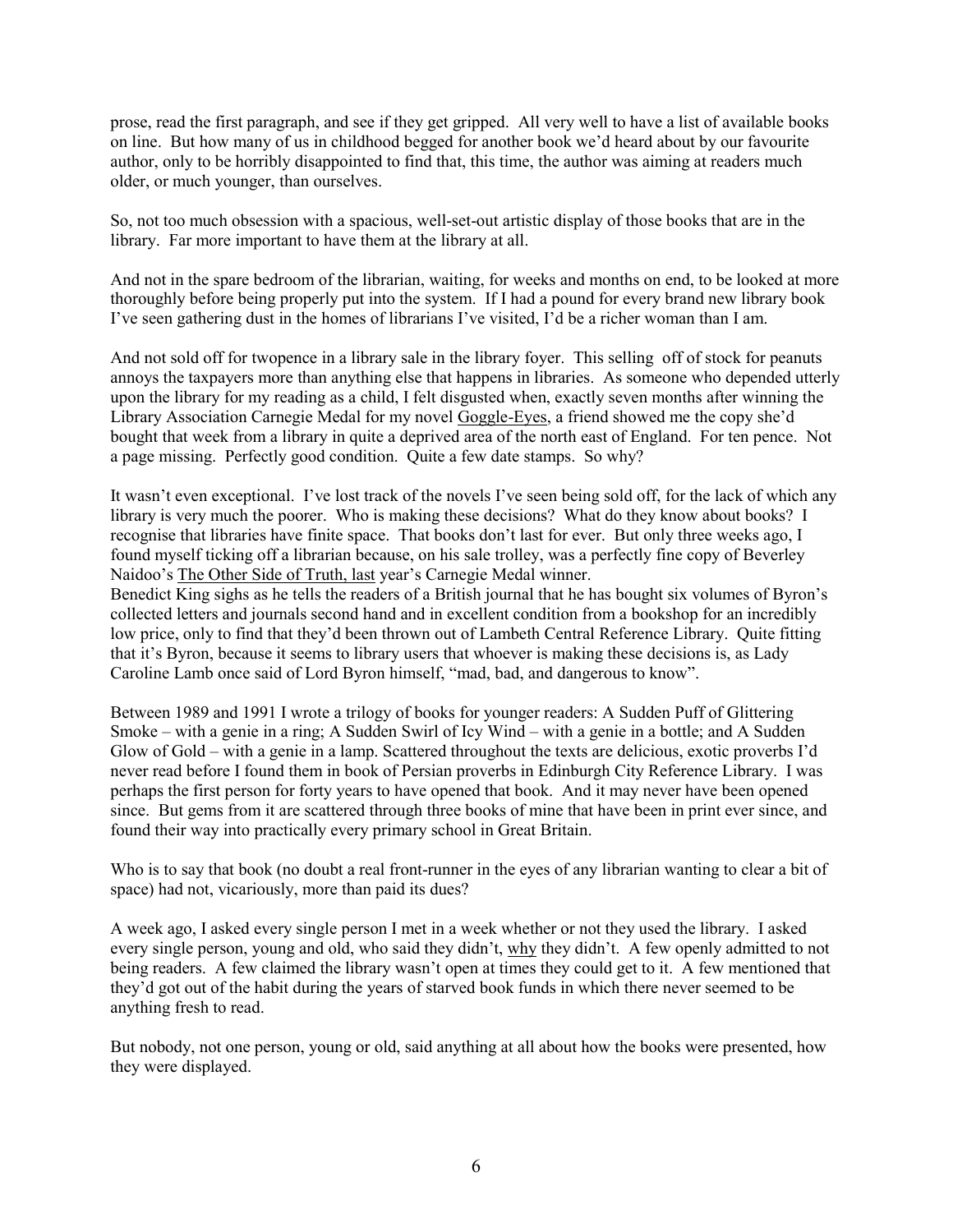In the children's section of a library, particularly, we have to cater to the individual reader, that passionate, sometimes introverted, strange child who has an inner life we may not even guess at until, twenty years on, he or she writes their first book. It was a vast and important change for the better that came about when it was finally accepted that many children thought of themselves as essentially non-readers, mostly because so many of the books in the libraries were – to use their own words – far too hard. Librarians quite rightly began to spend more of their book funds on reads that were easier, much more appealing and accessible. The sort of thing that will not frighten off the average child.

It's encouraging for them that they can find the latest series of formula books, being hastily tossed off by a host of separate authors, but all published under the same pseudonym. That they can pick up those easily marketable, two-exactly-the same-every-year novels by our most popular authors who have hammered out a formula that works, and churn out books one by one for a audience whose devotion to their work mirrors mine, as a child growing up in the fifties, to every deliciously readable dropping from the pen of the profilic Enid Blyton.

But it is so important to have, amongst these books, even in libraries in which they are rarely checked out, those strange, hard-to-market, slightly off-beat novels that appeal to only a very few of your readers, but will expand their souls. Young people are dark horses. We never know what's in them. In J.M. Coetzee's Youth, the thirteen year old sits doing his boring exercises in an English class, thinking about:

"What he would write if he could … would be something darker, something that, once it began to flow from his pen, would spread across the page out of control, like spilt ink. Like spilt ink, like shadows racing across the face of still water, like lightning crackling across the sky."

These children, too, need all we can offer them. We seem to feel no discomfort recognising a gift for, and nurturing excellence in, say, something like kicking a football. And yet as a society we seem to have become so uneasy recognising that some children are born to be richer, deeper readers than others in that sense so well described by Philip Roth, "sustained concentration in the presence of an enigmatic thing", and that our respective societies will be impoverished if we don't feed and sustain their gift. Great sportsmen of history, after all, leave only a reputation behind them for those who weren't there to watch them play. Writers offer a legacy that can be fully shared by anyone in the future who chooses. They can, in short, be immortal. They deserve at least our equal commitment and concern for their development.

So let us make sure we don't end up with our backs to the wall, defending books, especially the more demanding fiction, against enthusiasts in the library system for non-bookish activities, always rushing to meet what are so often rather short-sighted government aims. This is tiresome enough in the adult field. But, after all, rename a library an "Ideas Store", and you simply make your loyal readers like myself shudder. Encourage footfall into your library by playing sports matches live, and, far from gaining committed new readers, you simply lose more of your old faithfuls. But we older readers know what we value already. Children aren't there yet. So it's important to keep reminding ourselves that above so many of the great public libraries of the world are words of aspiration: "Wisdom is the principal thing: therefore get wisdom". Can wisdom really be encapsulated in science sections with endless books on pet care and make-up, but almost none on biology or anatomy? Books on motorcycle maintenance but none on engineering? Philosophy and religion sections that cover Unidentified Flying Objects, runes, astrology, Nostradamus and palmistry, but scarcely anything on Western philosophy or the great world religions?

And a library is supposed to be a resource, not for the few, but the many, and for as long as possible. It may, for example, be cheaper to buy paperbacks. I've heard more than my fair share of youth librarians talking up their virtues. "Children prefer them," they say. But as we all know, the problem is that paperbacks can only be issued a few times, and by the time they need to be replaced, even if excellent novels, they are often out of print. So only the first few benefit. I'm not the only author to have returned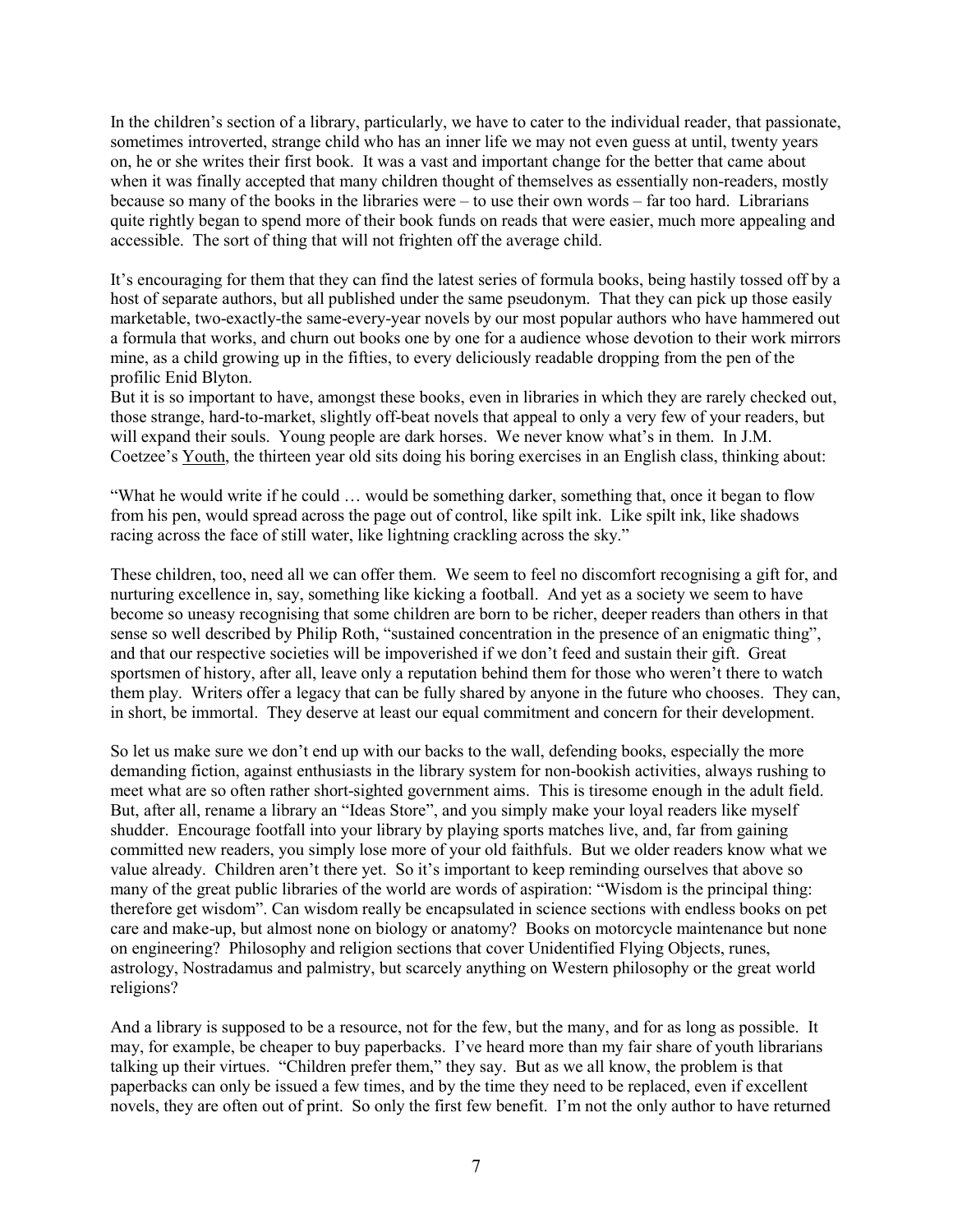for a second visit to libraries in Britain which have openly prided themselves on sticking to paperbacks, and found almost none of my books. But I can step inside the main public library in Boston, or Tuscon, or Orange County and find hardback copies of my earliest novels, still in perfectly good condition, still going out regularly, and still on the shelves.

One of the principal problems for most of the libraries with which I have contact over the years, both as a writer and a reader, has been that of continually expanding expectations in the face of continually limited funding. The library must make shift for computers. But we all know computer hardware costs the earth, the software costs the earth, the software continually needs updating, and maintenance takes forever and costs even more. We cannot be Luddites and pretend that this is not the future. Manifestly it is. But before sitting quietly by as powers-that-be continue to starve the bookfunds to pay for it, we must be confident it's all worth while.

And yet the most recent study I know found that the link in schools between expenditure on books and success in standard aptitude tests at eleven years old was nearly twice as strong as the link between spending on Information and Communications Technology and on those same exam results. And some of us can't help but hear, chortling away hollowly in the background, the warnings of all those Cassandras who have been pointing out for years that there is simply no point in having brilliant new means of communication if there is little or nothing of true value to communicate.

And just how many of us have sat in children's libraries and been unable to suppress the thought that those who are sitting hunched at the machines are simply absorbed in what, in earlier times, we would call simply "a waste of time".

Dismal enough, when nothing but time is being wasted. But what about when what is wasted is not just the mouse-clickers' time, but the talent of others? When something else has to be sacrificed, either to make the space, or release the money. As has (Allan Bloom) been pointed out, "Culture is not a train. You can't get off and on again, as you choose." There is, to take an example, real bitterness in Eastbourne because the music library is gone. I recall my ex husband, who came from a very poor family but none the less went up to Oxford on a music scholarship, saying that every piece of music he ever played was borrowed free, from Cheltenham Music Library. Aren't we losing sight of the library child? How can a town be better off if a few adults, often only temporarily in the area, have free access to email and the web from 9.30 to 6.30, with all the extra costs that that entails, if those same townspeople, including any of their talented youth, no longer have access to a priceless resource of printed and recorded music?

We may say it is the library's job to provide what people want. But people are plural, and the library user is, as I think we must keep reminding ourselves, an individual. Hanging about in a library in the north east of England, waiting for a lock to be replaced on my car at a local garage, I watched a boy of twelve trying to do his homework with his fingers in his ears to block out the noise as the ladies at the desk laughed, and jokes, and chatted with those of the local community who, in this depressed area, full of shut down mines and unemployment, were clearly using the library as a cheerful social centre.

Looking up, he caught my eye and said, embarrassed: "The problem is, I can't find anywhere quiet to work."

He says that. In a library! And I recall, only a couple of years ago, visiting a library in Auckland, New Zealand, where at least a dozen teenagers were sitting quietly at large tables, studying. Surely this is a more important provision by a library than that of social cheer. A library is not the Citizen's Advice Bureau or the local nursery. It is not the Bingo Hall, or the coffee bar. It is the library, and it was conceived and endowed as something greater, so people who chose, could become something richer and deeper. And it is important that we do not ever lose sight of that goal through all the changes, especially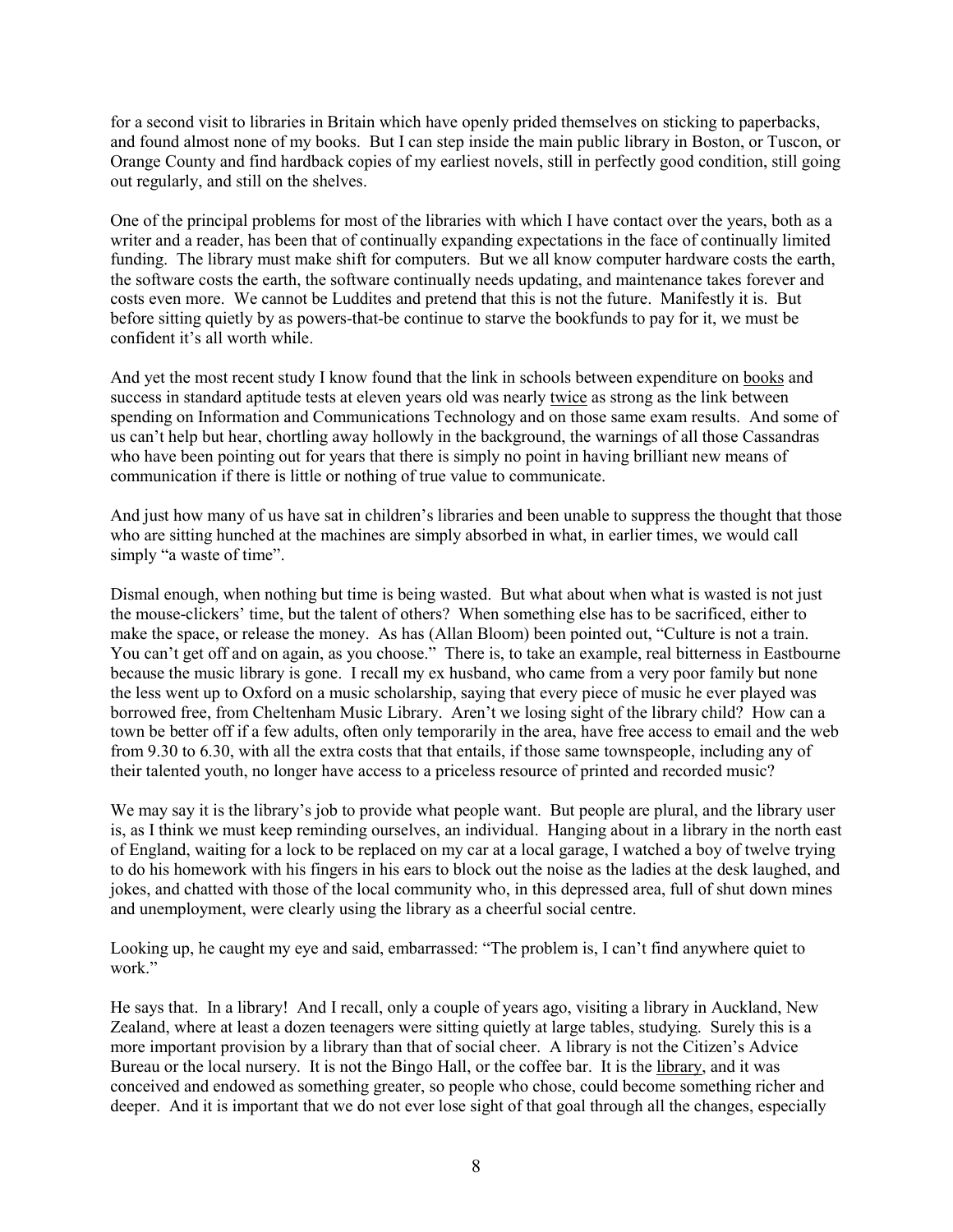when so many of our children go to schools in which the watchword seems to be, not education in the sense that we were fortunate enough to be offered it, but – (using the new ghastly verb) "skilling" for life and employment. For them, the wide sweeps and the free range of the library has become pretty well the last bastion of possibility.

By now it should be clear my passion for the library vision is undimmed, so it may seem strange that I move on to something that, at first sight, may appear almost contradictory, my initiative as Children's Laureate: The Home Library Scheme.

Those of you who've logged on to this already will know that the idea began at a Children's Literature Conference in New York, when I was listening to an American writer – I'm almost 100 per cent sure it was Ashley Bryan – talking of his work in the most deprived school areas of New York. "I tell them all," he said, "that every sort of library is important. National, state, town, street, school and class libraries. And it shouldn't stop there. At home, you need your own Home Library. No one should be without books in the Home."

A recent survey of a British secondary school turned up the quite horrifying statistic that 30 per cent of children claimed to have fewer than six books in the house. Not in the bedroom. In the house. When you consider that one of these books is likely to be the Highway Code, another How To Pass Your Driving Test, and a third the map of Liverpool, we suddenly see that we are down to three books.

Mercifully, we can at least try to console ourselves that the house without books is no new phenomenon. In an article in the New Yorker a while ago, Jeanette Winterson, now in her early forties, writes of her own childhood: "There were only six books in our house." It seems her mother, a religious fundamentalist, had an argument against books that ran something like: "The trouble with a book is that you never know what's in it until it's too late." So, says Winterson:

"I began to smuggle books in. Anyone who has a single bed, standard size, and a collection of paperbacks, standard size, will discover that seventy-seven can be accommodated, per layer, under the mattress. I began, "she goes on to tell us, "to worry that my mother might realize her daughter's bed was rising visibly."

Here was a young person who used the library. And it becomes more and more obvious to us all, that, where the opportunity exists, people will either borrow from libraries and buy books, or they'll do neither.

And one of the things that had struck me most in twenty five years of visiting schools is how many children I met who reminded me of my own young book-loving self, ("Oh, I love reading") until the moment the discussion turned to what they'd actually read. And so often it was only what was on the school's (rarely overflowing) shelves. I'd ask the obvious question: "Why don't you use the library?" And time and again I'd hear the same old answers:

"Mum hates me crossing that road."

"They worry if I'm not back straight away after school."

"We always mean to go on Saturdays. But Dad gets the shopping done first, and then he's always in a rush to get home and unpack it before the frozen stuff melts."

So changes in parental working patterns, traffic, and perceptions of danger have made the library a harder place to use for many children. But during this same period, one of the other things you couldn't help noticing was how many more books there actually were about. New bookshops all over, obviously; but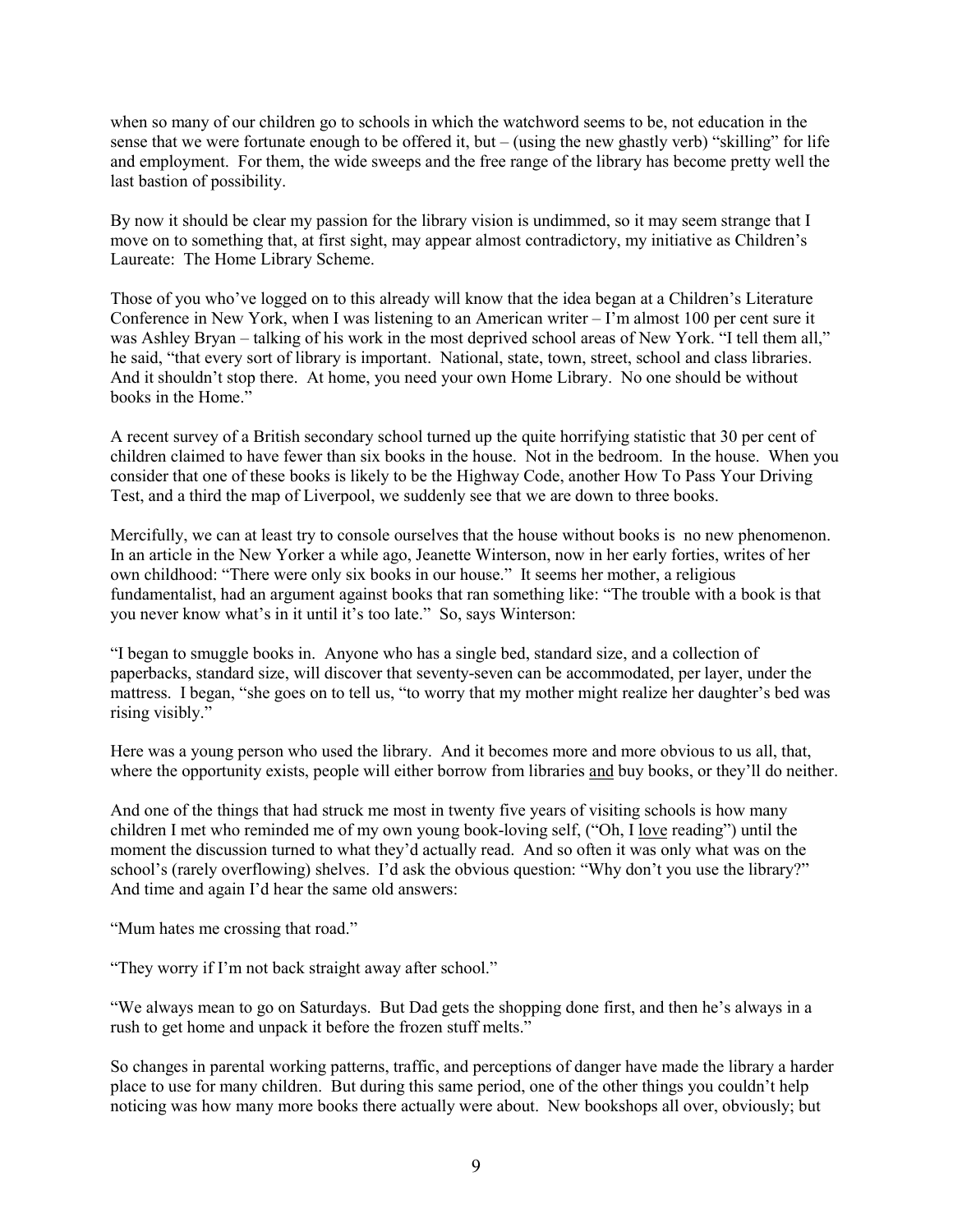also, sales of books in schools, charity shops all over, always with loads of first rate books in them, in excellent condition. During the last few decades, books have become comparatively cheaper and more attractive to look at, with the result that, firstly, they are more popular among adults as gifts, and secondly, that people can't hang on to them all in the way they used to. If they redecorate, and want a computer against that wall, out goes the bookcase and all the books end up in Help The Aged, or Oxfam.

Oxfam alone sold nine million pounds worth of second hand books in Britain last year. Four million pounds worth of those were children's books. At Oxfam prices, that is an awful lot of books. And what you realise, very quickly, once you begin to think about it, is that many of these charity shops are sited in the less rich areas, the places where big glossy bookshops just don't go.

So the basis of the scheme is bookplates. For nearly a year now, I have been asking leading children's illustrators to design for us free, bright, modern bookplates to appeal to all ages and temperaments. Every week, more are scanned up into our website for free downloading, for anyone who wants them. Look for them all on [www.myhomelibrary.org.](http://www.myhomelibrary.org/) We have over a 100 of them in black and white, and colour growing. They can be copied in as large quantities as anyone wants, free. The one thing they have in common is the words This Book Belongs in the Home Library of….. and even that can be replaced by any competent computer person by words in any language you might like. None of these bookplates or any part of them, may be used for any commercial purpose, but you – and everyone else – can copy them limitlessly. I've seen the colour ones downloaded and printed out, beautifully centred on self-sticking labels. I've seen the black and white ones printed onto plain paper, left as they are or coloured in by the child, or printed out on different coloured sheets of paper before being trimmed round the edges and glued into books.

This scheme is designed to appeal to the child's passion for choosing favourites, and their strange need, presented with anything that can be stuck, to find something to stick it in. Children have always enjoyed writing their names on possessions.

For three months now, this simple but expanding scheme has been encouraging children to choose and collect books – new or old – and make them, with the bookplates, new to them. It's an encouragement to the adults in their lives to think more in terms of giving them things to read than things to wear, or play with. "Here's something I thought you might like for your Home Library." That impassioned New York writer's vision that, in this respect, even the poorest child shouldn't be impoverished will, I hope, lead to everyone with an interest in children's reading catching on and distributing, not just our bookplates, but their own. Think of it. Schools, clubs, sports teams, grandparents, maternity wards, bookshops, - anyone who cares about children's enrichment – handing out bookplates that propagate the idea everywhere that it is natural, absolutely natural, to have your own books in your own home library.

As many of you already know, this simple scheme is already spreading world-wide like a benign virus. From countries all over the world we get emails. From schools, education advisors, literacy specialists, **librarians** 

"May we really use them too?"

"May our school system copy them in bulk, please?"

"Can we translate the This book belongs in the Home Library of into our own language, but use the same illustration?"

Yes, yes and yes.

And all to the purpose of more reading of books. Am I backward looking?" I would argue not. Admittedly, it's now fifteen years since I first heard a librarian say the words, "Oh, I'm not much of a